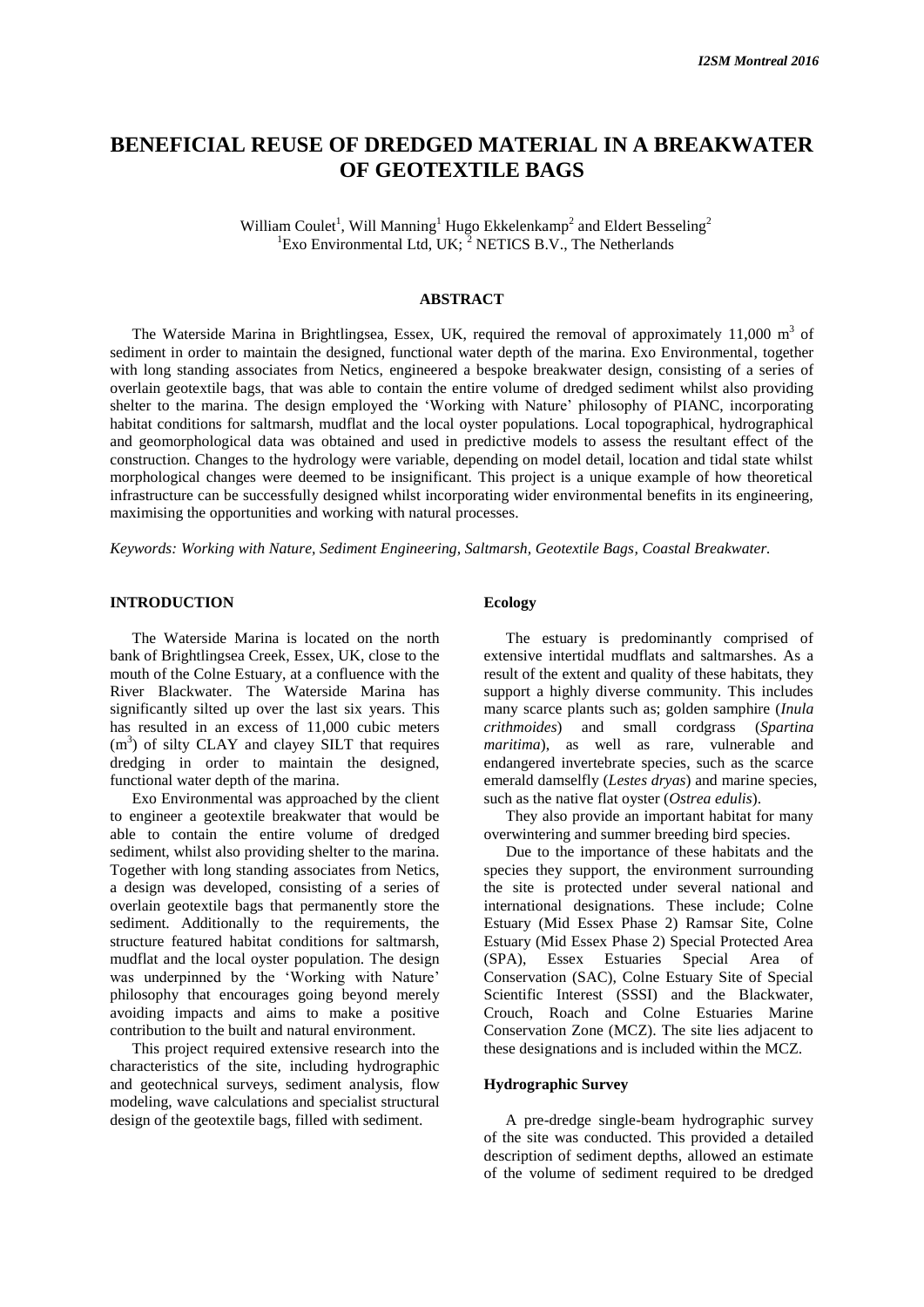and highlighted bed undulations. Based on the survey and an extrapolation of the data, a sediment volume in excess of  $11,180 \text{ m}^3$  was calculated.

### **Geotechnical Survey**

# *Marina*

A geotechnical survey was carried out to investigate and sample marina sediment, to examine geotechnical characteristics and for chemical analysis. Three Dynamic Continuous Sampling Boreholes were used to investigate the marina sediment to depths of up to 4.37 m using a detached Archway Competitor Dart Rig. The samples obtained were used for chemical analysis by the Centre for Environment, Fisheries and Aquaculture Science (Cefas).

Within the marina, the upper layer was comprised of recently deposited very soft, slightly sandy, very silty CLAY. The lower layer is made of more granular silty, sandy, slightly gravelly CLAY or silty, sandy GRAVEL with frequent shell fragments. The moisture content of these soils ranged between  $75 - 193$  % and had a bulk density of  $1.26 - 1.28$  Mgm<sup>-3</sup>.

Action levels are used by Cefas in conjunction with other assessment methods, to assess dredged sediments and their suitability for disposal at sea or reuse. Action levels for individual chemical contaminants are based on toxicity levels and given threshold concentrations, which if exceeded, require further investigation prior to disposal at sea or reuse.

The majority of chemical contaminants tested were found to be at levels below Action Level 1. Although arsenic (As), chromium (Cr), nickel (Ni) and zinc (Zn) levels were all on average, slightly above Action Level 1, the exceedance was marginal and the dredged sediment was deemed suitable by Cefas for local reuse.

# *Breakwater footprint*

Outside of the marina, seven Dyanmic Cone Penetrometer Tests up to a depth of 1.72 m (using a CNS Farnell DCP, Model: A2456) and Hand Dug Trial Pits up to a depth of 1.10 m, were used to assess sediment characteristics of the intertidal area within the footprint of the proposed breakwater.

The surface of the intertidal area outside the marina was underlain by Tidal Flat Deposits. These were shown to consist of various sediment types (deposits of variable energy environments) including very soft, sandy, silty CLAY / clayey SILT and silty, sandy, clayey GRAVEL found to the west of the site. The shallow soils became less consolidated toward the marina boat access channel and to the east of the channel. The moisture content of these soils ranged

between  $9 - 67$  % and had a bulk density of 1.65 –  $2.12 \text{ Mgm}^3$ .

For the consolidation and settlement rates of the geotextile bags and soil the Atterberg limits were studied. It was found that these limits were well within a suitable range as well as the moisture content and organic matter.



Fig. 1 Breakwater footprint and overview.

#### **Response Modeling**

Although the accretion rate within the marina can be as high as 0.5 myr<sup>-1</sup>, across Brightlingsea Creek the accretion rate is regarded low. Consequently, the morphology can be considered to be stable in the short term. A modeling study was conducted by Svasek Hydraulics to examine the current morphological and hydrological characteristics of the site and to investigate how these could change following dredging of the sediment and installation of the geotextile breakwater.

### *Waves*

The wave climate around the Brightlingsea area is governed by locally generated waves. The erosive forces of waves directly impacts on the design of a breakwater and so a study was conducted to examine the wind and subsequent wave direction and height in the area. The Bretschenider formula [1] was used to calculate the significant wave height and period, based on fetch length, water depth and wind speed.

Larger wind fetch length promotes the development of larger waves. Due to the sheltered position of Brightlingsea, potential wave building is inhibited. The Saville method [2] was applied to determine realistic fetch length while taking into account the local shoreline irregularities.

Wave height can also be greater in deeper water, which locally depends on bottom level and water level. Bottom was assumed constant at 2.6 m below chart datum, equal to the maximum channel depth within Brightlingsea Creek, whilst the tidal range in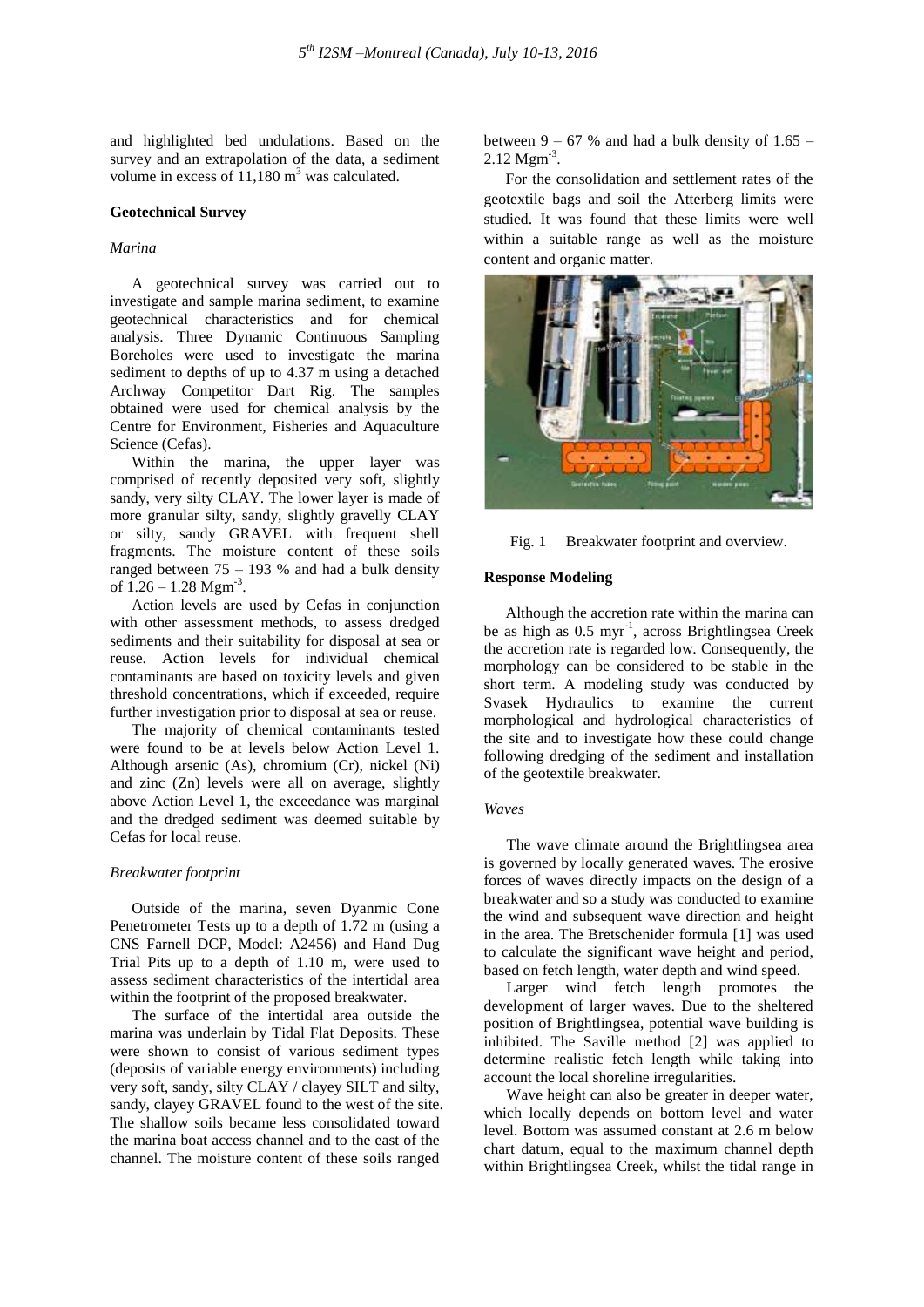the area was conservatively presumed at 5 m above chart datum, resulting in a total water depth of 7.6 m.

Three year wind data was available from two stations approximately 25 km northeast of Brightlingsea. The highest wind speed and general wind direction was from the south to west sector. Both datasets were correlated to a Climate Forecast System Reanalysis (CFSR) monitoring station with data from 1979 to 2011. Conservative estimates of wave height were calculated to be 0.82, 1.10 and 1.18 m, with a return period of 1, 30 and 100 years.

Climate change could potentially result in greater wave height, through increased wind speed or greater water depth as a result of sea level rise. The influence of increased wind speed was expected to be in the order of centimeters according to UKCIP02, whereas modeling proved wave height to be seemingly insensitive to water depth and consequently, sea level rise was expected to have a minor effect on wave height in future.

### *Model design*

Tides are the dominant force driving the currents within Brightlingsea Creek. A monitoring survey was conducted to measure the variation in current velocity over a full astronomical tidal cycle. Around the marina, spring and neap tides were found to induce a current velocity that ranged from approximately  $0.7 - 0.3$  ms<sup>-1</sup> respectively. Current velocities were greater during the flood tide than the ebb tide. As a conservative prediction, the model was calibrated to the present maximum water velocity measured in the centre of the creek, approximately 2 knots (approximately 1  $\text{ms}^{-1}$ ).

Bathymetry of the creek was comprised of data from several sources; a hydrographic survey of Brightlingsea Harbour, a survey plan of the area, LIDAR Data, Google Earth and admiralty charts.

Three different model outlays were calculated based on differing layouts and was run over a five day period.



Fig. 2 Hydrodynamic and morphological response.

#### *Morphological response*

Changes to the present water velocity around the proposed breakwater were identified by the models (figure 1). Although spatially the velocity increased and decreated depending on the morphology, in general, the models predicted that eroded sediment would likely be deposited in areas adjacent to the breakwater. The locations of any deposition however would be material dependent, with sandy sediments staying in the deeper areas of the creek, whilst finer material could settle in the wake of the breakwater.

# **BREAKWATER DESIGN**

The design of the geotextile breakwater was underpinned by the 'Working with Nature' philosophy by PIANC [3], to go beyond merely avoiding and minimising impacts, but to make a positive contribution to the environment. Exo Environmental and partners researched the colonisation potential of saltmarsh species iconic to Brightlingsea Creek, as well as the sediment trapping capabilities of several geotextile fabrics and their suitability to diatoms, critical to the sediment stabilisation of mudflats, concluding in general that non-woven fabric would best encourage microalgal growth and subsequent pioneering plant species.





# *Slopes and shape of the structure*

The geometric shape of the breakwater was inspired by the natural profile of saltmarsh and designed to encourage biodiversity. The design includes gentle slopes on which saltmarsh habitats could develop. The shape of the breakwater was also inspired by the large tidal differences which cause varying load combinations and water level situations. The strength of the slopes and structure basis was adapted to these requirements. The materials used were a determining factor for the strength of the structure and succes of saltmarsh developenment.

# *Geotextile bags*

The structural basis of the breakwater consisted of large geotextile bags with a height of 3 m and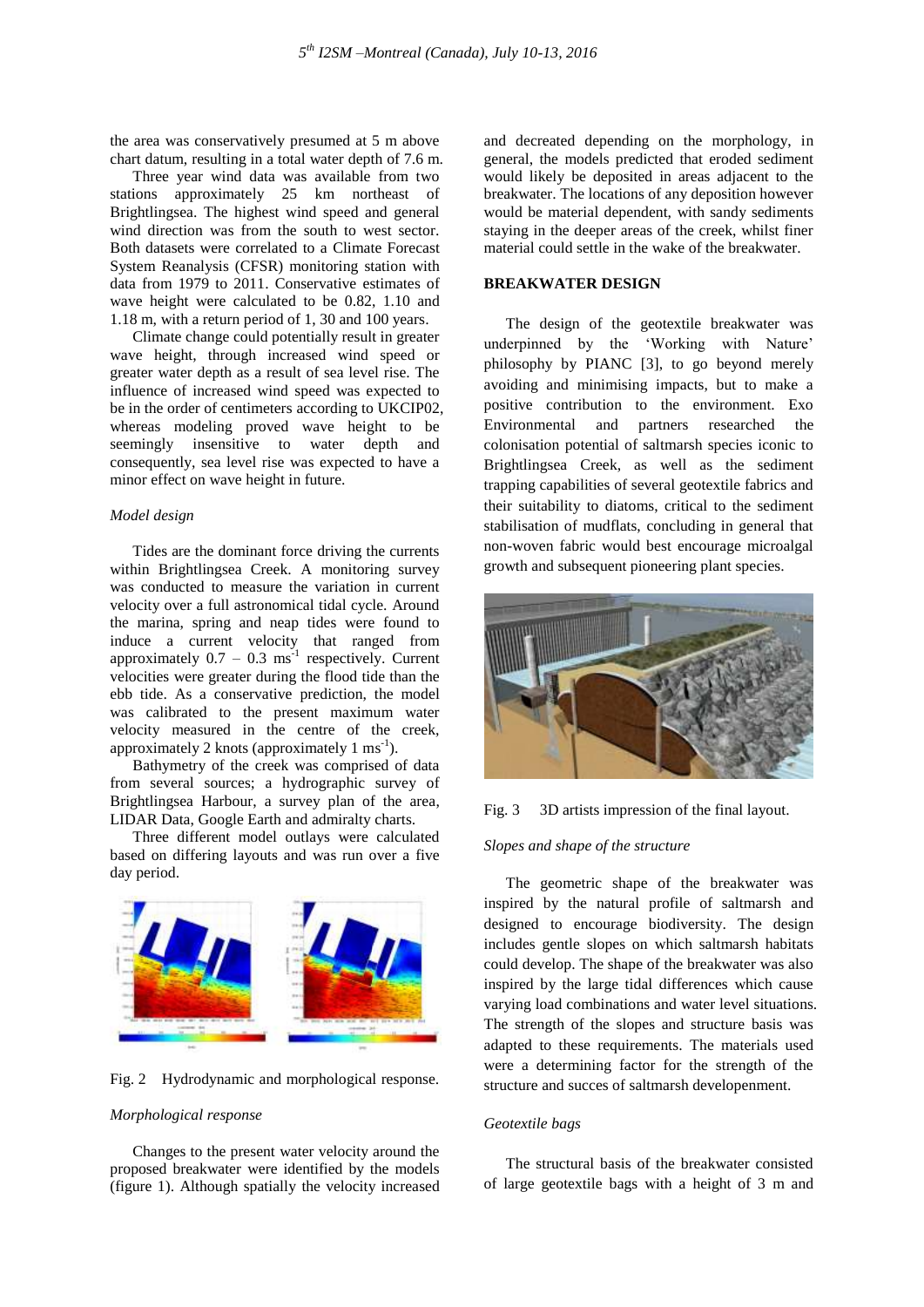lengths up to 56 m. The breakwater was formed of two layers of elliptical geotextile bags. The stability of the bags and stacked structure was calculated by the engineering model developed by NETICS. The dimensions of the structure depend on the governing hydrodynamic conditions, properties of the filling material, quality and properties of the fabric and the interaction of forces within the breakwater structure.

The geotextile bags were designed to be mechanically filled with locally dredged sediments to the desired height. During dredging works the sediment could be pumped directly into the bags without the use of expensive flocculants. By filling the bags under pressure they could be stacked up to get the necessary crest height. When the sediment is pumped into the bags the material will dewater and settle. By using local sediments the total settlement of the structure will be minimized which saves costs and the amount of building materials. The storage volume and height of the breakwater depend on the properties of the local subsoil and the dredged sediment. This will partially determine the consolidation and settling proces of the structure which is taken into account for the design process.

#### *Auxiliary structures and building materials*

Prior to the placement of the bags, a 0.5 m deep trench would be created to cradle the bags and increase their stability. Large wooden poles would be evenly spaced to further stabilise the bags and prevent lateral movement. Wooden poles would secure the gabion baskets filled with shells of local oysters that would be placed on top of the existing wall to the north of the breakwater, thereby forming an inner wall. The gabion baskets would also encourage increased biodiversity and provide a link to the cultural heritage of the local area.

Once the first layer of bags are filled with dredged sediment, a second layer of bags would be placed perpendicularly to the first layer and covered by a non-woven, polyfelt fabric. The non-woven, polyfelt layer would act to; absorb loads caused by waves or other dynamic forces, prevent the loss of fine sediment from the geotextile bags, help to spread the load equally and retain the shape of the structure and protect the woven geotextile bags from mechanical damage which may result from the rock armour layer placed on the front slope.

On top of the polyfelt layer, dredged sediment from the stabilising trench would be used to backfill towards the gabion baskets to form an inner slope. A protective layer of open block armour would then be placed on top of the structure to reduce erosion, whilst simultaneously facilitating the microalgal growth and the subsequent colonisation of pioneering plant species, resulting in saltmarsh development.

The rock armour placed on the estuary side of the breakwater would protect the construction by creating a berm that would reduce erosion from wave impacts, currents and protect the structure from collisions with boats.

# **Technical Specifications**

The technical specifications of the breakwater are based on a number of boundary conditions, loads and environmental properties. Several loads can be exerted; macro and micro instability, wave run-up, overtopping, liquefaction, scouring and failure of the structure, with a combination of loads leading to an enhanced negative impact.

### *Macro stability*

Based on the hydraulic conditions of the estuary and marina, macro instability resulting from changing water pressures, unstable sediments and deformations could occur. The geotextile fabric strengthens the stored sediment and would allow the exertion of an almost equal load on the subsoil of the foreshore, reducing the development of instabilities.

Settlement and consolidation of the sediment must be limited to the specification of the design and could be monitored during the filling process, thereby allowing the control of any subsidence. During the consolidation process, the final height of the retaining structure could be controlled and levelled with the high water level, thereby simulating natural inundation of the saltmarsh on the inner slope. The final height of the structure can be rectified with an additional fill of the bags.

#### *Micro stability*

Erosion of the outer slopes and sediment from the bottom of the structure by waves, currents and ice loads, could cause micro instabilities. Rock armour placed on the outer slope could help prevent slope and toe erosion as well as mechanical damage to the geotextile bags. The inner slope is protected by open blocks and marsh vegetation. Micro instability as a result of piping, caused by existing pressure and permeability of the sediment is prevented by the non-woven fabric that acts to reduce the permeability of the structure.

### *Collisions*

Boats and floating ice were anticipated to be the only potential hazards regarding collisions with the breakwater. The likelihood of collisions with boats can be reduced with appropriate exclusion zones. During winter, drift ice could potentially exert high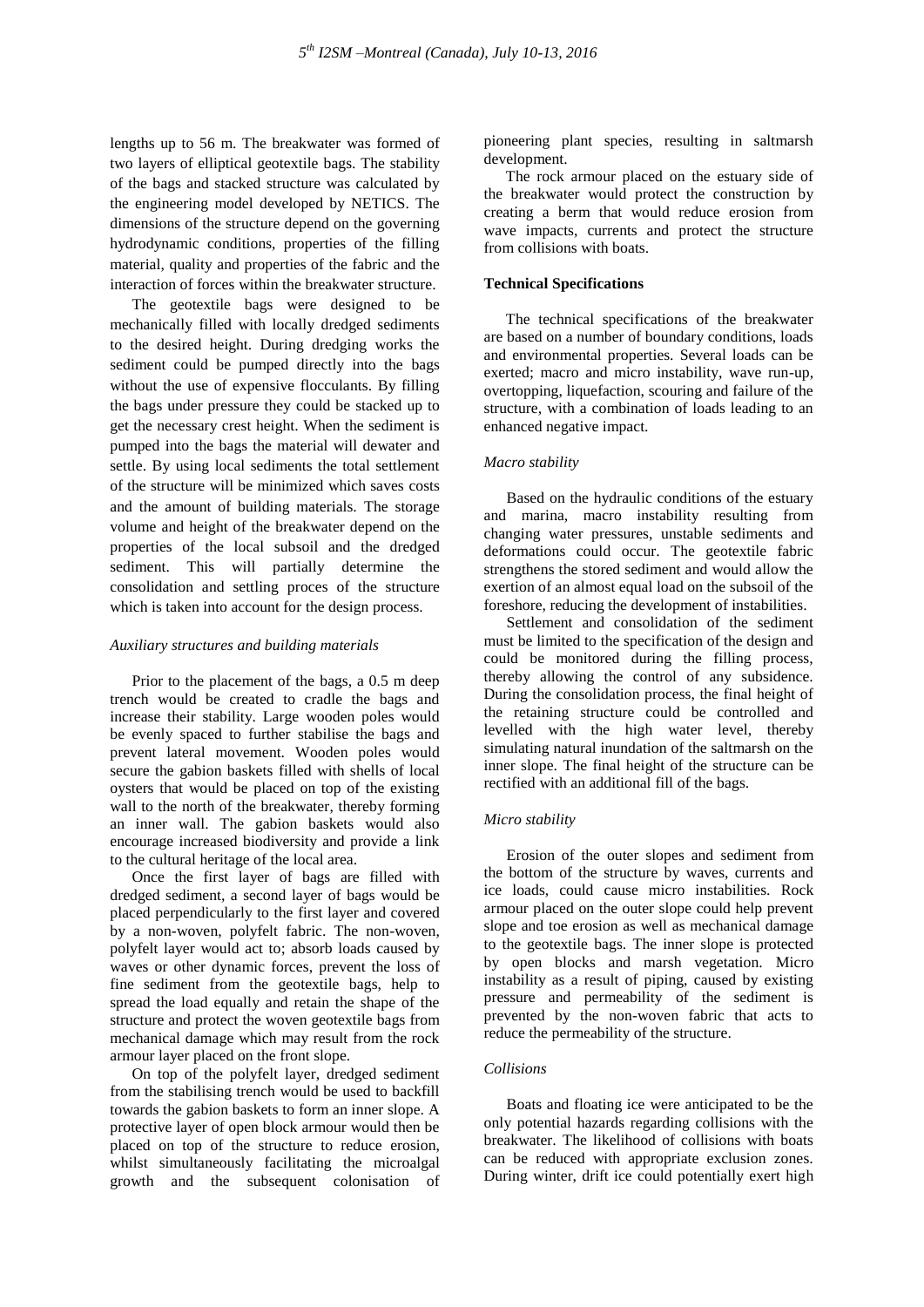loads on the structure. However, the curved shape of the geotextile bags would act to lift up and break the ice, thereby avoiding damage. The use of open block would ensure that the vegetation is protected and the top layer retains its strength. The rock armour also protects the structure from potential boat collisions.

# *Dredging*

Dredging would be carried out by a grab or backhoe excavator deployed on a pontoon, whilst a concrete (displacement) pump would be used to fill the geotextile bags mechanically. This would remove the need for expensive flocculants and keep the moisture content of the reused sediment to a minimum. As a result, the geomechanical strength of the sediment would be maintained and expensive dewatering avoided. A secondary benefit is that the stability of the breakwater increases with a decrease in the rate of dewatering. With the mechanical dredging and filling method the bags are quickly filled with sediment so they can be accessed almost instantaneously. Because the primary function of the bags is containment and not dewatering, reduced construction times are advantageous, especially when working in a tidal environment.

# **ENGINEERING**

For the engineering of the structure the newest design and stability formula were developed and used and the combination of different building materials, dredged soft sediment as base material, mechanical filling method and the stacked layout with geotextile bags is unique. This all makes the bespoke structure a perfectly suited to this situation.



Fig. 4 Breakwater design and engineering features.

# **Geotechnical Calculations**

Deformation and settlement of the bags due to consolidation are important for dimensioning the cross-section of the structure during the execution phase and the final state. Determining the soil type

and the properties of sediment as both infill material and subsoil allows the calculation of the breakwater strength and settlement. The total settlement of the retaining structure during filling equals the sum of the subsidence of the subsoil and consolidation settlement of the geotextile bags. Several geotechnical models were trialled on the basis of the model scheme for the geotechnical calculations.

The geotechnical parameters were based on soil investigations and expert judgement. Calculations with and without gravel, the latter representing a scenario with the greatest settlement and least stability, resulted in a settlement of between 0.37 and 0.67 m, with stability calculations determining a stability factor of between 1.42 and 1.43. Consequently, the design was found to be suitable for the environment. Data from monitoring the breakwater settlement during construction would update the calculation model and allow a more accurate prediction of the final height.

Settlement of the dredged sediment to a certain initial density, estimated to be  $1260 \text{ km}^3$ , is dependent on the plasticity of the sediment and was used to estimate the relationship between the undrained shear strength, water content and plasticity limits [4]. The geotextile bags would spread the load over the surface, therefore resulting in an evenly distributed settlement. Tracking this settlement during filling would allow the identification of any need for additional refills to attain the designed storage capacity.

# **Geometry and Strength Calculation**

Following filling of the bags to a height of approximately 3.5 m, a final settlement height of 3.0 m is predicted. To achieve the designed height, the geotextile bags should achieve a maximum degree of filling of 80 %, resulting in the crest of the bags being positioned 10 cm above mean high water level in its final state, thereby allowing saltmarsh vegetation to develop.

# **DISCUSSION**

Whilst adhereing to engineering requirements, the breakwater design was underpinned by the 'Working with Nature' philosophy of PIANC, which encourages going beyond merely avoiding impacts and aims to make a positive contribution to the built and natural environment. To achieve this, it was crucial to have an understanding of the enviornment. The breakwater was designed to create saltmarsh habitat on the inner slope and to support further micro-algal species [5]. This study found that pioneering species local to the Brightlingsea area, favoured non-woven fabrics over woven fabrics. As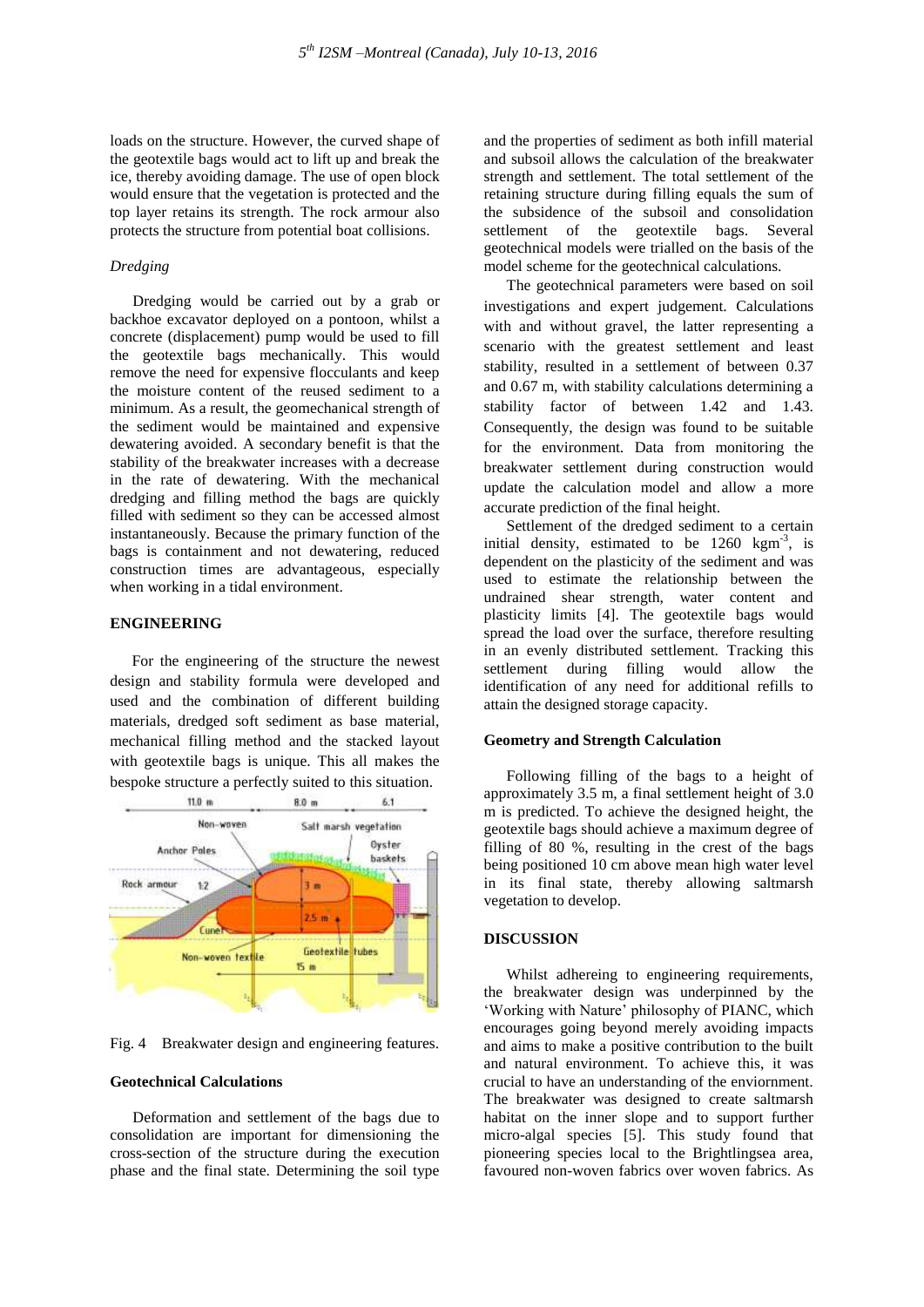a result, the non-woven geofelt was incorporated into the design with the expectation that natural colonisation of local species would be enhanced.

Environmental modelling is increasingly used in an effort to better predict the impact of anthropogenic activity on complex ecosystems. The modelling study of Brightlingsea Creek indicated that the hydrological and morphological changes that would be induced by the construction of the breakwater were variable. All models resulted in a change to the hydrographical regime that would directly impact on erosion and deposition processes within the Creek. However, variation between the results of the models highlighted the complexity, range and magnitude of potential impacts that can be expected as a result of infrastructure development. Monitoring environmental parameters to verify the model prediction, both during construction and following the completion of works, is as important as gaining baseline data to understand the environment and generate input data for the models in the first instance. Only then can the accuracy and effectiveness of predictive models be assessed.

Although the morphological response predicted by the models was deemed to be negligible, the morphological response in and around the marina would be an important parameter to monitor. As well as monitoring compliance and verifying the predictive models accuracy, this would allow the creation of a long term management programme for the safe running of the marina [6].

The engineering of the structure was dependent on many parameters, such as hydrodynamic conditions, soil structure, functional requirements and existing infrastructure. For this design, the properties of the dredged sediment governed the settlement and consolidation of the geotextile breakwater and were therefore of upmost importance in order to attain the functionality of the design. The use of a excavator to dredge sediment and a concrete pump to fill the geotextile bags, removes the need for expensive flocculants and dewatering process. It also allows the geomechanical strength of the sediment to be maintained. This innovative building method has proven itself in pioneering projects such as Salhouse Broad Spit (UK) [7] and Islands at De Putten (Netherlands) [8]. The benefit of the design was that settlement could be monitored throughout the construction phase and as a result, deviations from the predictions could be responded to through repeated filling cycles, until the desired height of the breakwater was attained.

### **CONCLUSIONS**

The Waterside Marina in Brightlingsea, Essex, required the removal of approximately  $11,000 \text{ m}^3$ sediment in order to maintain the designed, functional water depth of the marina. Exo

Environmental was approached by the client to engineer a geotextile breakwater that would be able to contain the entire volume of dredged sediment, whilst also providing shelter to the marina. Together with long standing associates from NETICS, a bespoke design was developed, consisting of a series of overlain geotextile bags that permanently store the sediment. Further to requirements, the structure featured habitat conditions for saltmarsh, mudflat and the local oyster populations. The design was underpinned by the 'Working with Nature' philosophy that encourages going beyond merely avoiding impacts and aims to make a positive contribution to the built and natural environment. This project is a unique example of how theoretical infrastructure can be successfully designed whilst incorporating wider environmental benefits in its engineering, maximising the opportunities and working with natural processes.

### **ACKNOWLEDGEMENTS**

This project has been made possible with the input of specialised professionals. The authors wish to express their gratitude to the individuals and organisations involved. Thank you to the client for providing us with the opportunity to carry out this project.

Special thanks to the University of East Anglia and Svasek Hydraulics for a pleasant and constructive collaboration on this project.

#### **REFERENCES**

- [1] Sorensen RM, Basic wave mechanics for coastal and ocean engineers. New York: John Wiley and Sons, 1993.
- [2] CIRIA, The use of rock in hydraulic engineering, The rock manual. 2007: Saville method, waves
- [3] PIANC, Working with Nature, Position Paper, January 2011.
- [4] Winterwerp J.C., van Kesteren W.G.M., 2004. Introduction to the physics of cohesive sediment dynamics in the marine environment. Elsevier.
- [5] Tolhurst and Coulet [2016] "Unplublished work but accepted", 2016.
- [6] CEDA, Integrating Adaptive Environmental Management into Dredging Projects. Position paper, 2015.
- [7] Coulet W., Ekkelenkamp H. and Hunter T.,, Salhouse Spit restoration with dredged sediment in geotextile tubes, in Proc. PIANC World Congress, Sanfrancisco, USA, 2014.
- [8] Ekkelenkamp H.H.M., Besseling E., Creation of Bird Islands with mechanically filled geotextile tubes at De Putten, 2016.